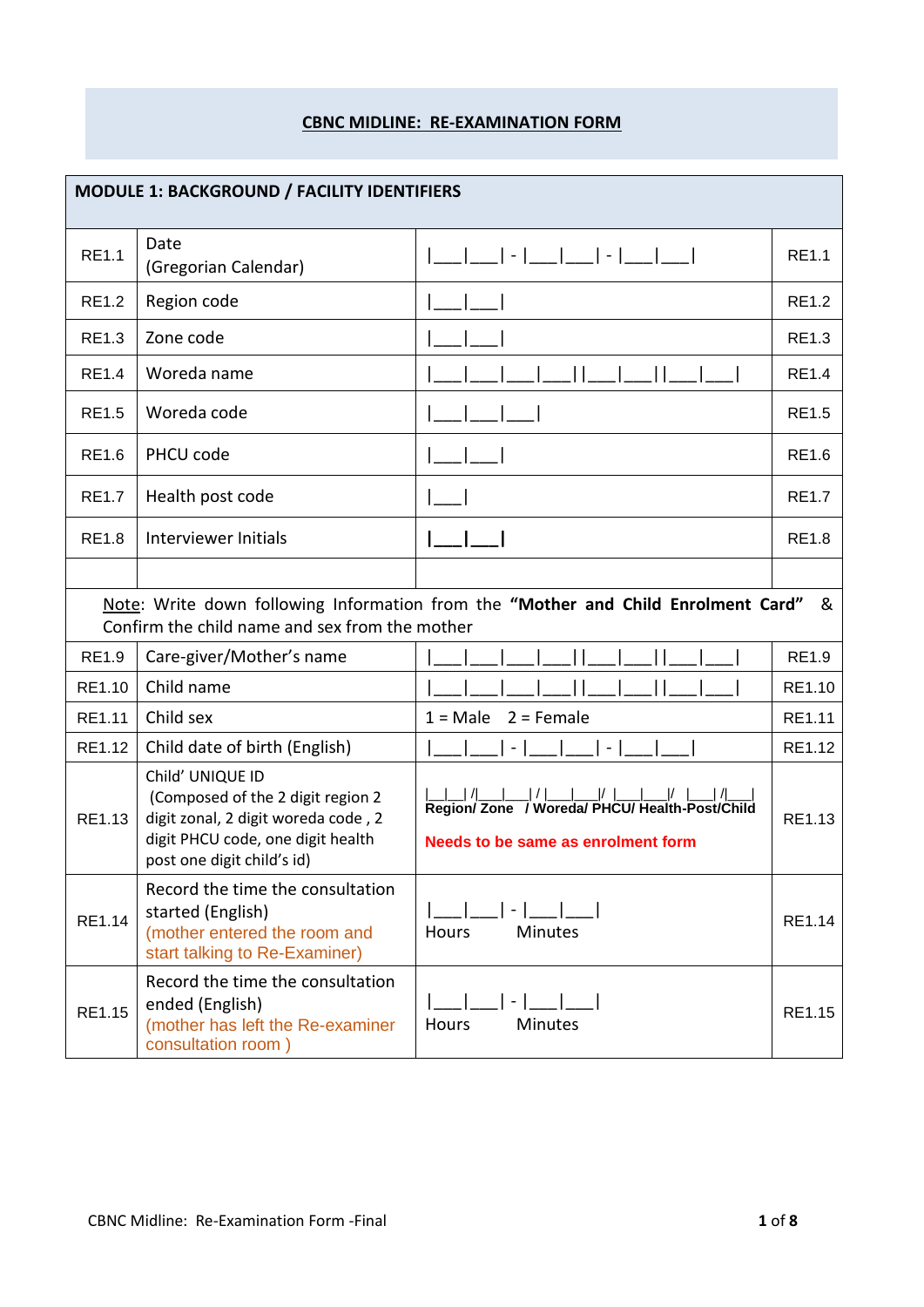## **MODULE 2: VERBAL INQUIRY - HEALTH OFFICER WITH the CAREGIVER**

## **Record the response by the caregiver about the following clinical manifestation with the current episode of illness in newborn.**

| <b>No</b>    | Question                                                                               | <b>Codes</b>                      | Skip | Response | S. No.       |
|--------------|----------------------------------------------------------------------------------------|-----------------------------------|------|----------|--------------|
| <b>RE2.1</b> | Fever                                                                                  | $1 = Yes$ 2 = No                  |      |          | <b>RE2.1</b> |
| <b>RE2.2</b> | Cough                                                                                  | $1 = Yes$ 2 = No                  |      |          | <b>RE2.2</b> |
| <b>RE2.3</b> | Difficult breathing (e.g., altered<br>breathing pattern or severe chest<br>in-drawing) | $1 = Yes$ 2 = No                  |      |          | <b>RE2.3</b> |
| <b>RE2.4</b> | Grunting                                                                               | $1 = Yes$ 2 = No                  |      |          | <b>RE2.4</b> |
| <b>RE2.5</b> | Cyanosis (bluish discolouration of<br>skin)                                            | $1 = Yes$ 2 = No                  |      |          | <b>RE2.5</b> |
| <b>RE2.6</b> | No or limited breastfeeding                                                            | $1 = Yes$ 2 = No                  |      |          | <b>RE2.6</b> |
| <b>RE2.7</b> | Newborn vomits everything                                                              | $1 = Yes$ $2 = No$                |      |          | <b>RE2.7</b> |
| <b>RE2.8</b> | Diarrhoea                                                                              | $1 = Yes$ 2 = No                  |      |          | <b>RE2.8</b> |
| <b>RE2.9</b> | Ear discharge                                                                          | $1 = Yes$ 2 = No                  |      |          | <b>RE2.9</b> |
| RE2.10       | Eye discharge                                                                          | $1 = Yes$ 2 = No                  |      |          | RE2.10       |
| RE2.11       | Newborn has had convulsions with<br>this illness                                       | $1 = Yes$ 2 = No                  |      |          | RE2.11       |
| RE2.12       | Excessive irritability/ crying                                                         | $1 = Yes$ 2 = No                  |      |          | RE2.12       |
| RE2.13       | <b>Bulging fontanel</b>                                                                | $1 = Yes$ 2 = No                  |      |          | RE2.13       |
| RE2.14       | Neck retraction/ stiffness                                                             | $1 = Yes$ $2 = No$                |      |          | RE2.14       |
| RE2.15       | <b>Blank look</b>                                                                      | $1 = Yes$ 2 = No                  |      |          | RE2.15       |
| RE2.16       | None of the above                                                                      | $1 = Yes$ 2 = No                  |      |          | RE2.16       |
| RE2.17       | Mother's positive HIV status                                                           | $1 = Yes$ $2 = No$<br>3 = Unknown |      |          | RE2.17       |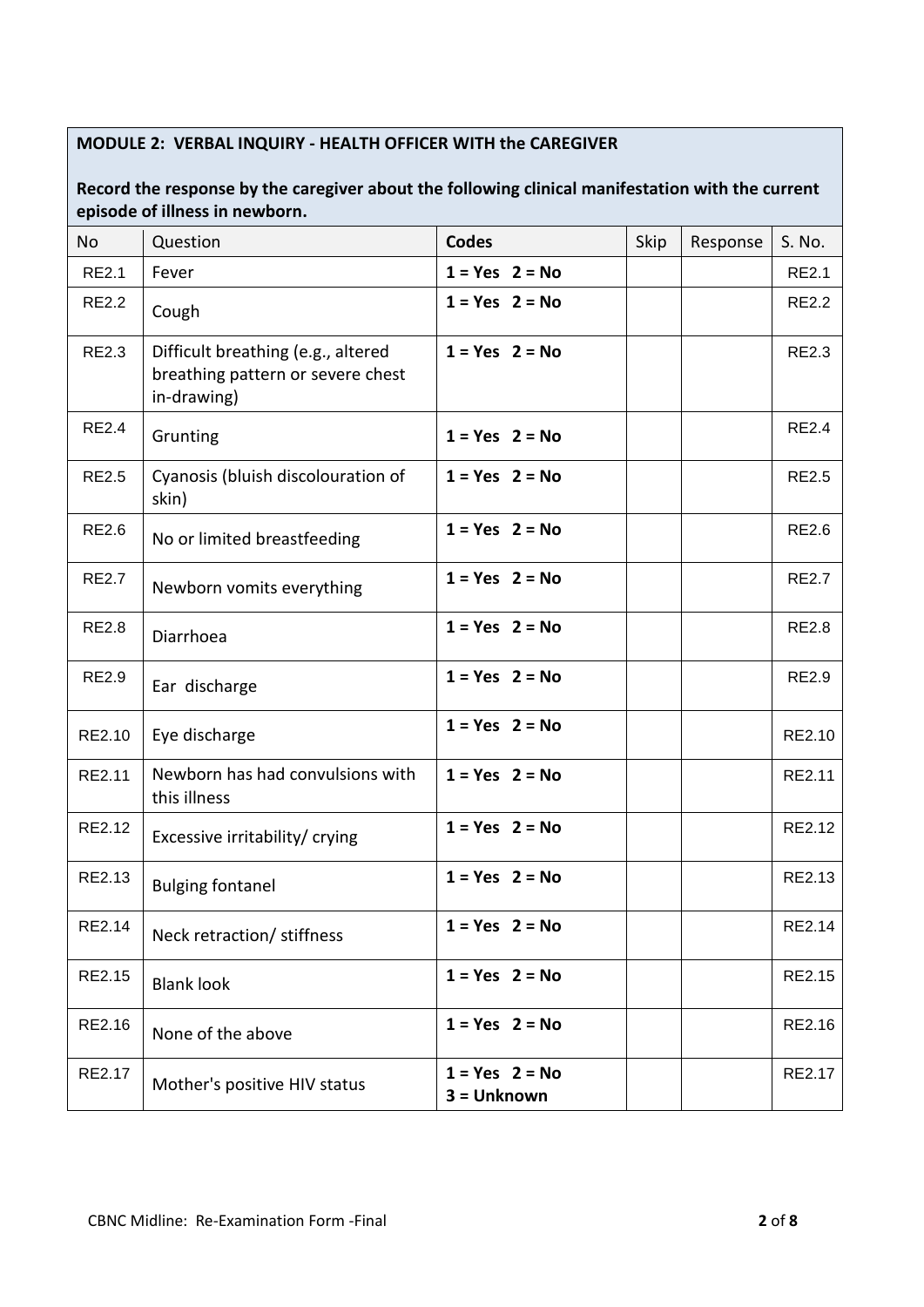| <b>MODULE 3: PHYSICAL EXAMINATIONS OF THE NEWBORN</b> |                                                                     |                                                                          |      |          |              |  |
|-------------------------------------------------------|---------------------------------------------------------------------|--------------------------------------------------------------------------|------|----------|--------------|--|
| <b>No</b>                                             | Question                                                            | Codes                                                                    | Skip | Response | S. No.       |  |
| RE3.1                                                 | <b>General Appearance</b>                                           | $1 = Normal$<br>$2 = Sick looking$<br>$3 = Restless and/or$<br>Irritable |      |          | RE3.1        |  |
| <b>RE3.2</b>                                          | Newborn's temperature by<br>thermometer                             | $1^0$ C                                                                  |      |          | <b>RE3.2</b> |  |
| <b>RE3.3</b>                                          | Felt the newborn for fever or body<br>hotness                       | 1= Normal<br>$2 =$ Cold<br>$3 = Hot$                                     |      |          | <b>RE3.3</b> |  |
| <b>RE3.4</b>                                          | Respiration (breaths) count for 60<br>seconds                       |                                                                          |      |          | <b>RE3.4</b> |  |
| <b>RE3.5</b>                                          | Re-count respiration (breaths) for<br>60 seconds                    | Enter 999 if the first<br>respiration count is<br><60                    |      |          | <b>RE3.5</b> |  |
| <b>RE3.6</b>                                          | Breathing sound                                                     | $1 = Normal$<br>$2 =$ Grunting                                           |      |          | <b>RE3.6</b> |  |
| <b>RE3.7</b>                                          | Chest movement during breathing                                     | $1 = Normal$<br>2 = Severe Chest In-<br>drawing                          |      |          | <b>RE3.7</b> |  |
| <b>RE3.8</b>                                          | Stimulation (Stroking newborn's<br>feet)                            | $1 = Normal$<br>$2 =$ Slow<br>3= None                                    |      |          | <b>RE3.8</b> |  |
| <b>RE3.9</b>                                          | Checked skin turgor for dehydration<br>(e.g., pinch abdominal skin) | $1 = Normal$<br>$2 =$ Slow to return<br>3= very slow to return           |      |          | RE3.9        |  |
| RE3.10                                                | Looked into newborn's mouth                                         | $1 = Normal$<br>2= Oral thrush                                           |      |          | RE3.10       |  |
| RE3.11                                                | Palms                                                               | $1 = Normal$<br>2= Pallor                                                |      |          | RE3.11       |  |
| RE3.12                                                | Conjunctiva                                                         | $1 = Normal$<br>2= Pallor<br>3= Red/ discharge                           |      |          | RE3.12       |  |
| RE3.13                                                | Looked in newborn's ear                                             | $1 = Normal$ , dry both                                                  |      |          | RE3.13       |  |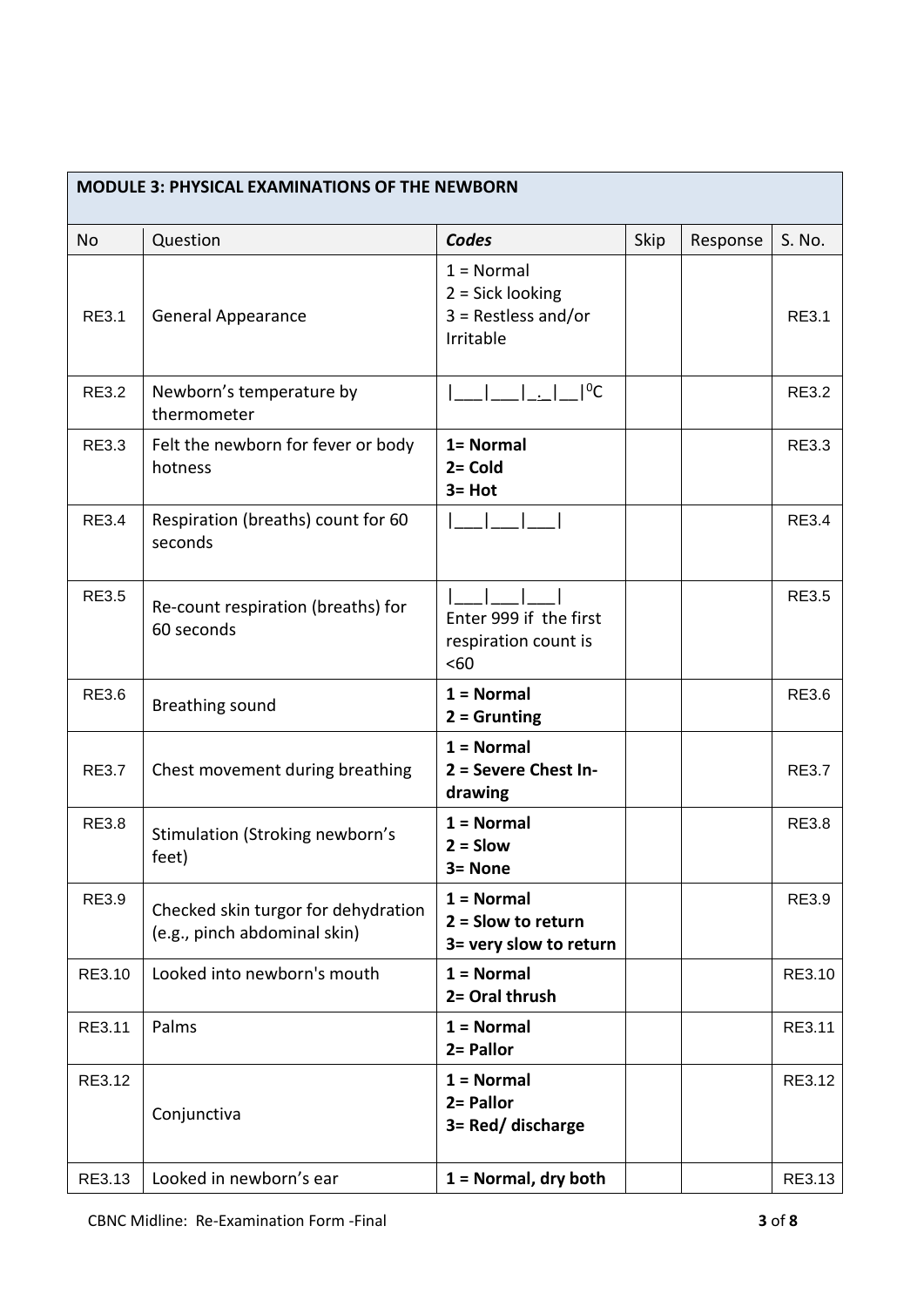|        |                            | ear<br>2= Discharge one ear<br>3= Discharge both ear                   |  |        |
|--------|----------------------------|------------------------------------------------------------------------|--|--------|
| RE3.14 | Checked for neck stiffness | $1 = Normal$<br>2= Neck stiffness                                      |  | RE3.14 |
| RE3.15 | Umbilical/Abdominal exam   | $1 = Normal$<br>2=Skin pustules<br>3= Umbilicus red or<br>draining pus |  | RE3.15 |
| RE3.16 | Eyes                       | $1 = Normal$<br>2 = Sunken Eyes                                        |  | RE3.16 |
| RE3.17 | Skin and Eyes              | $1 = Normal$<br>$2 =$ Yellow                                           |  | RE3.17 |
| RE3.18 | Soles and Palms            | $1 = Normal$<br>$2 =$ Yellow                                           |  | RE3.18 |

|              | <b>MODULE 4: REFERRALS AND ADMISSIONS</b>                                    |                                                                                   |             |          |              |  |  |
|--------------|------------------------------------------------------------------------------|-----------------------------------------------------------------------------------|-------------|----------|--------------|--|--|
|              | Record whether the HEW did any of the following                              |                                                                                   |             |          |              |  |  |
| No           | Question                                                                     | Codes                                                                             | Skip        | Response | S. No        |  |  |
| <b>RE4.1</b> | Recommend that newborn be<br>immediately referred to nearby Health<br>centre | $1 = Yes$ 2 = No                                                                  | <b>SKIP</b> |          | <b>RE4.1</b> |  |  |
| <b>RE4.2</b> | If yes, any pre-referral dose needed                                         | $1 = Yes$ , antibiotics<br>$2 = Yes, ORS$<br>$3 = No$                             |             |          | <b>RE4.2</b> |  |  |
| <b>RE4.3</b> | If not referred, when a follow-up visit<br>needed                            | $1 = Not$ given<br>2 = After 2 days<br>3= Between 2-7<br>days<br>4 = After 7 days |             |          | RE4.3        |  |  |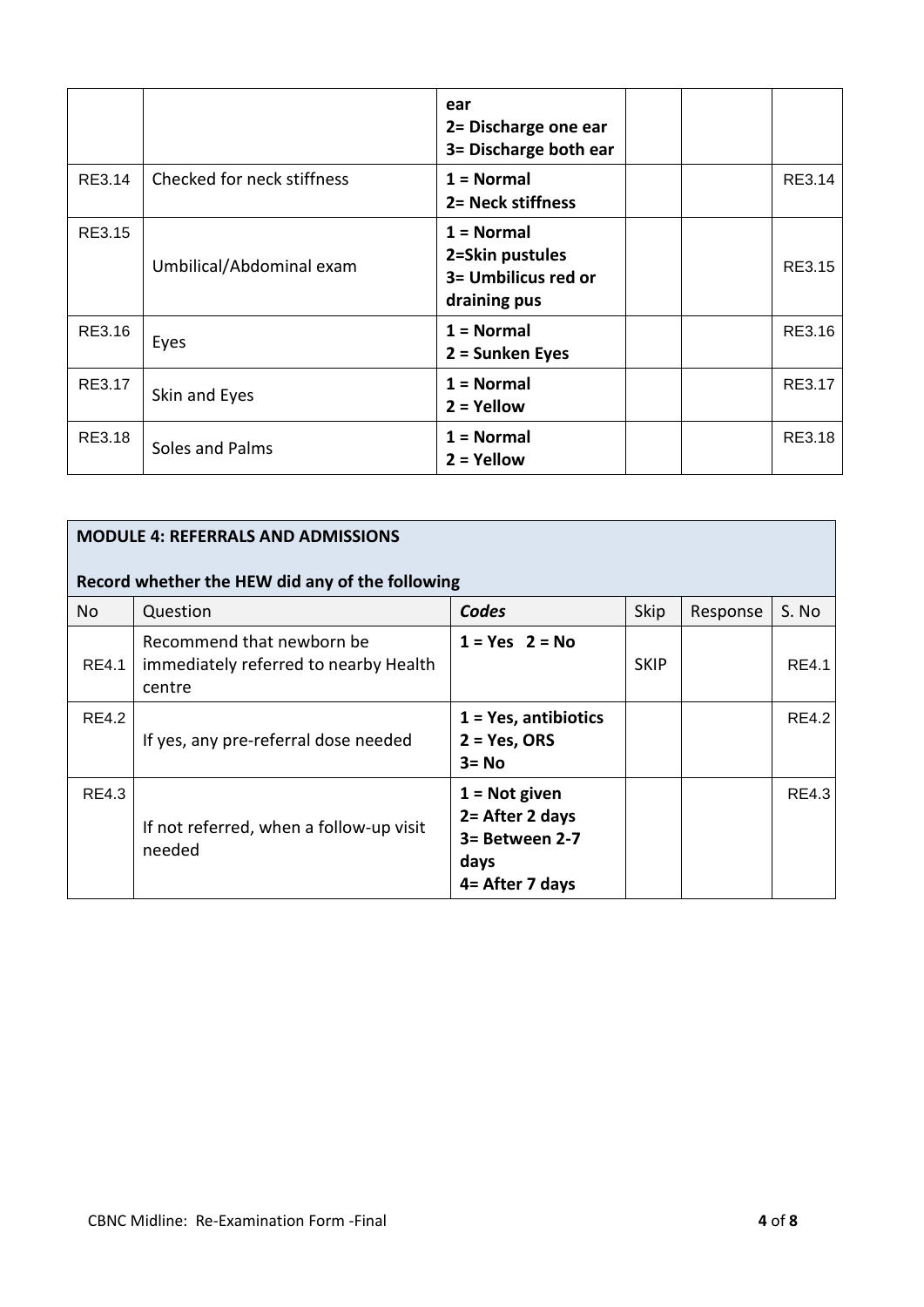|              | <b>MODULE 5: DIAGNOSIS (OR MAIN SYMPTOM, IF NO DIAGNOSIS)</b> |                    |      |          |               |
|--------------|---------------------------------------------------------------|--------------------|------|----------|---------------|
| <b>No</b>    | Question                                                      | Codes              | Skip | Response | S. No.        |
|              | Dehydration                                                   |                    |      |          |               |
| <b>RE5.1</b> | Severe dehydration                                            | $1 = Yes$ 2 = No   |      |          | <b>RE5.1</b>  |
| <b>RE5.2</b> | Moderate (Some) dehydration                                   | $1 = Yes$ 2 = No   |      |          | <b>RE5.2</b>  |
| <b>RE5.3</b> | None of the above                                             | $1 = Yes$ 2 = No   |      |          | <b>RE5.3</b>  |
|              | (From Q. RE5.1 – RE5.2)                                       |                    |      |          |               |
|              | Digestive system / intestinal                                 |                    |      |          |               |
| <b>RE5.4</b> | Diarrhoea                                                     | $1 = Yes$ 2 = No   |      |          | <b>RE5.4</b>  |
| <b>RE5.5</b> | Severe persistent diarrhoea                                   | $1 = Yes$ 2 = No   |      |          | <b>RE5.5</b>  |
| <b>RE5.6</b> | Dysentery                                                     | $1 = Yes$ $2 = No$ |      |          | <b>RE5.6</b>  |
| <b>RE5.7</b> | Other digestive / intestinal                                  | $1 = Yes$ 2 = No   |      |          | <b>RE5.7</b>  |
| <b>RE5.8</b> | None of the above<br>(From Q. RE5.4 – RE5.7)                  | $1 = Yes$ 2 = No   |      |          | <b>RE5.8</b>  |
|              | <b>Respiratory system</b>                                     |                    |      |          |               |
| <b>RE5.9</b> | Pneumonia                                                     | $1 = Yes$ 2 = No   |      |          | <b>RE5.9</b>  |
| RE5.10       | Respiratory illness, diagnosis<br>uncertain                   | $1 = Yes$ 2 = No   |      |          | <b>RE5.10</b> |
| RE5.11       | Cough, diagnosis uncertain                                    | $1 = Yes$ 2 = No   |      |          | RE5.11        |
| RE5.12       | None of the above<br>(From Q. RE5.9 - RE5.11)                 | $1 = Yes$ 2 = No   |      |          | RE5.12        |
|              | <b>Malaria</b>                                                |                    |      |          |               |
| RE5.13       | Malaria (clinical diagnosis)                                  | $1 = Yes$ 2 = No   |      |          | RE5.13        |
| RE5.14       | Malaria (rapid diagnostic test)                               | $1 = Yes$ 2 = No   |      |          | <b>RE5.14</b> |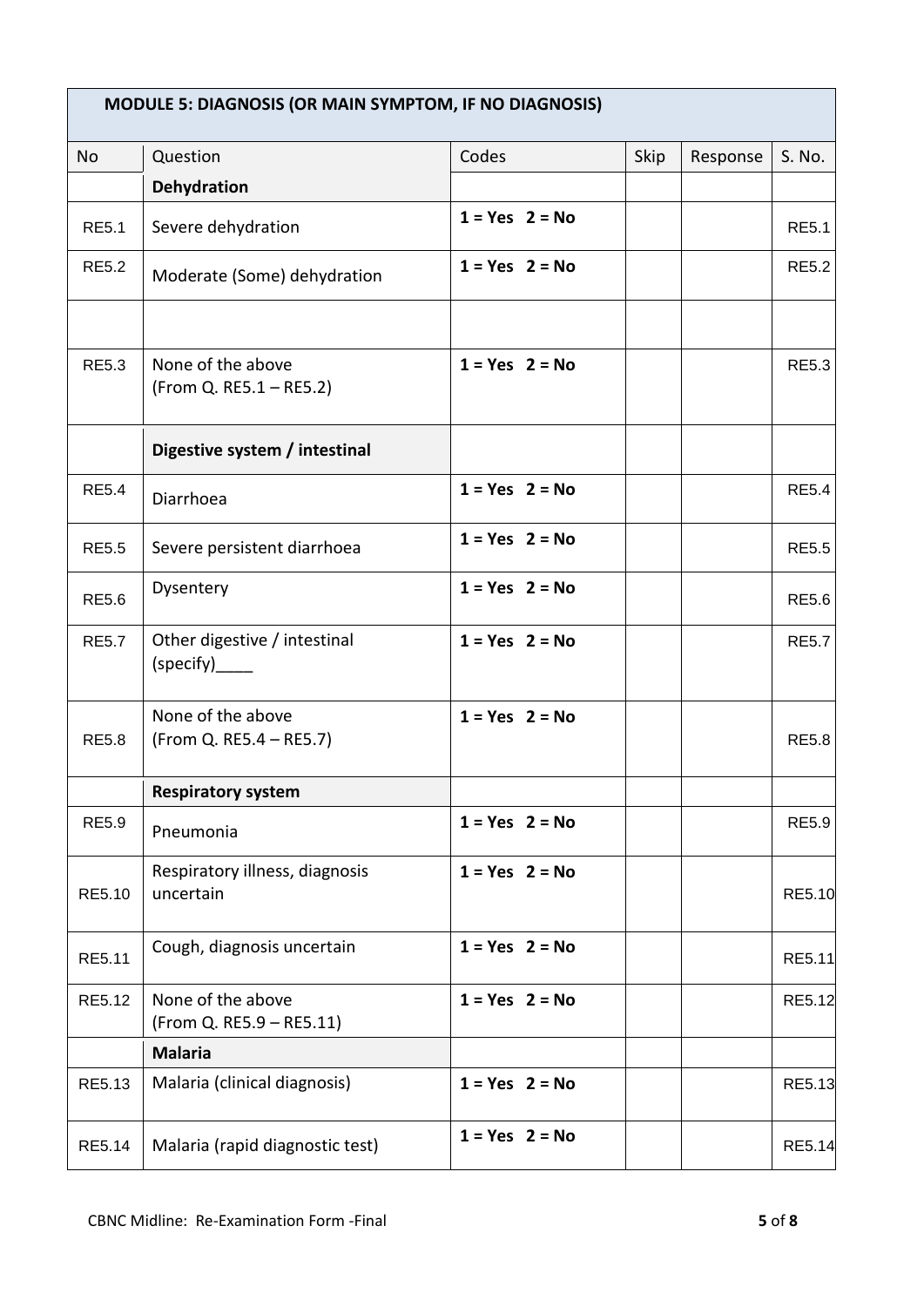| RE5.15        | None of the above<br>(From Q. RE5.13 - RE5.14) | $1 = Yes$ 2 = No                                                                            |  | <b>RE5.15</b> |
|---------------|------------------------------------------------|---------------------------------------------------------------------------------------------|--|---------------|
| RE5.16        | Fever (Fever of unknown origin)                | $1 = Yes$ 2 = No                                                                            |  | <b>RE5.16</b> |
|               | Jaundice                                       |                                                                                             |  |               |
| RE5.17        | Jaundice                                       | $1 = Yes$ 2 = No                                                                            |  | <b>RE5.17</b> |
| <b>RE5.18</b> | severe jaundice                                | $1 = Yes$ 2 = No                                                                            |  | <b>RE5.18</b> |
| RE5.19        | None of the above<br>(From Q. RE5.17 - RE5.18) | $1 = Yes$ 2 = No                                                                            |  | <b>RE5.19</b> |
|               | <b>Local bacterial infection</b>               |                                                                                             |  |               |
| RE5.20        | Umbilicus red or draining pus                  | $1 = Yes$ 2 = No                                                                            |  | <b>RE5.20</b> |
| RE5.21        | Skin pustules                                  | $1 = Yes$ 2 = No                                                                            |  | RE5.21        |
| RE5.22        | None of the above<br>(From Q. RE5.20 - RE5.21) | $1 = Yes$ 2 = No                                                                            |  | <b>RE5.22</b> |
| RE5.23        | <b>Very Severe Disease</b>                     | $1 = Yes$ 2 = No                                                                            |  | <b>RE5.23</b> |
| RE5.24        | <b>Ear infections</b>                          | $1 = Yes$ 2 = No                                                                            |  | <b>RE5.24</b> |
| RE5.25        | <b>Feeding Problem/Low Weight</b>              | $1 = Yes$ 2 = No                                                                            |  | <b>RE5.25</b> |
| RE5.26        | <b>Other diagnosis</b>                         | 1. No other<br>diagnosis<br>2. Any other<br>diagnosis. If<br>other - GO TO<br><b>RE5.27</b> |  | <b>RE5.26</b> |
| <b>RE5.27</b> | <b>Specify</b>                                 |                                                                                             |  | <b>RE5.27</b> |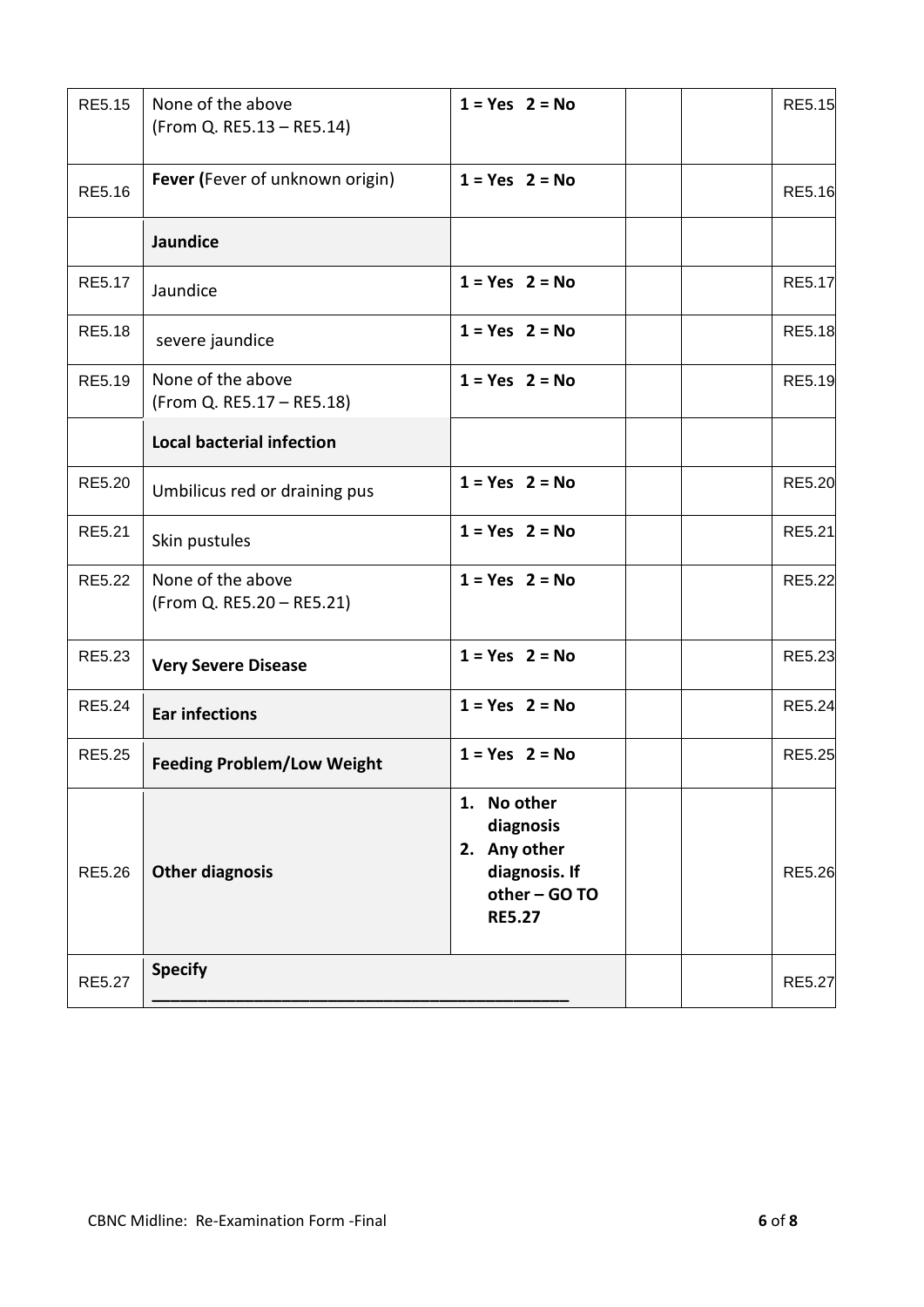## **MODULE 6: PRESCRIBED TREATMENT**

| No           | Question                                        | Codes                                                                   | Skip | Response | S. No.        |
|--------------|-------------------------------------------------|-------------------------------------------------------------------------|------|----------|---------------|
|              | <b>General treatment</b><br>a.                  |                                                                         |      |          |               |
| <b>RE6.1</b> | Gentamycin injection                            | $1 = Yes$ 2 = No                                                        |      |          | <b>RE6.1</b>  |
| RE6.2        | Other antibiotic injection                      | $1 = Yes$ 2 = No                                                        |      |          | <b>RE6.2</b>  |
| <b>RE6.3</b> | Co-trimoxazole (tablet/syrup)                   | $1 = Yes$ 2 = No                                                        |      |          | RE6.3         |
| <b>RE6.4</b> | Amoxicillin (tablet/syrup)                      | $1 = Yes$ 2 = No                                                        |      |          | <b>RE6.4</b>  |
| <b>RE6.5</b> | Other antibiotic tablet/syrup                   | $1 = Yes$ 2 = No                                                        |      |          | <b>RE6.5</b>  |
| RE6.6        | Paracetamol or other fever reducing<br>medicine | $1 = Yes$ 2 = No                                                        |      |          | RE6.6         |
| <b>RE6.7</b> | Zinc                                            | $1 = Yes$ 2 = No                                                        |      |          | <b>RE6.7</b>  |
| <b>RE6.8</b> | Cough syrups/other medication                   | $1 = Yes$ 2 = No                                                        |      |          | <b>RE6.8</b>  |
| RE6.9        | None of the above<br>(From Q. RE6.1 - RE6.8)    | $1 = Yes$ 2 = No                                                        |      |          | <b>RE6.9</b>  |
|              | <b>Malaria</b><br>b.                            |                                                                         |      |          |               |
| RE6.10       | Oral act/al (e.g., coartem)                     | $1 = Yes$ 2 = No                                                        |      |          | RE6.10        |
| RE6.11       | Other anti malarial, specify                    | $1 = Yes$ 2 = No                                                        |      |          | RE6.11        |
| RE6.12       | None of the above<br>(From Q. RE6.10 - RE6.11)  | $1 = Yes$ 2 = No                                                        |      |          | RE6.12        |
|              | <b>Dehydration</b><br>c.                        |                                                                         |      |          |               |
| RE6.13       | Home ORT (plan A)                               | $1 = Yes$ $2 = No$                                                      |      |          | RE6.13        |
| RE6.14       | Initial ORT in facility (4 hours - plan<br>B)   | $1 = Yes$ 2 = No                                                        |      |          | RE6.14        |
| RE6.15       | None of the above<br>(From Q. RE6.13 - RE6.15)  | $1 = Yes$ 2 = No                                                        |      |          | <b>RE6.15</b> |
| RE6.16       | <b>Other treatment &amp; advice</b>             | 1. Feeding breast<br>milk<br>2. Any other $Tx -$<br><b>GO TO RE6.17</b> |      |          | RE6.16        |